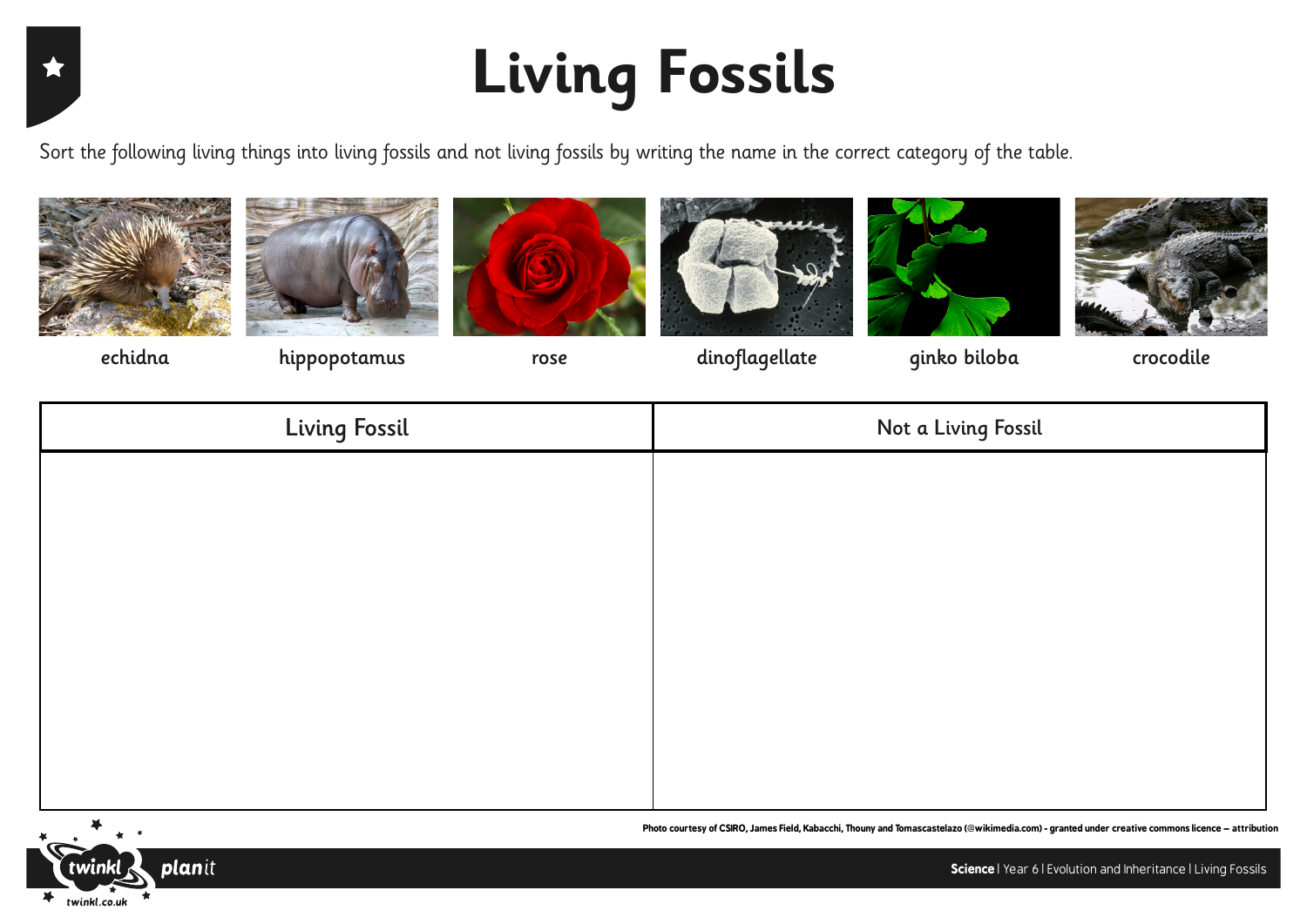

## **Living Fossils**

Sort the following living things into living fossils and not living fossils by writing the name in the correct category of the table.













echidna hippopotamus rose dinoflagellate ginko biloba crocodile

| <b>Living Fossil</b> | Not a Living Fossil |
|----------------------|---------------------|
|                      |                     |
|                      |                     |
|                      |                     |
|                      |                     |
|                      |                     |
|                      |                     |
|                      |                     |

Research and add your own examples to the two categories.



**Science** | Year 6 | Evolution and Inheritance | Living Fossils